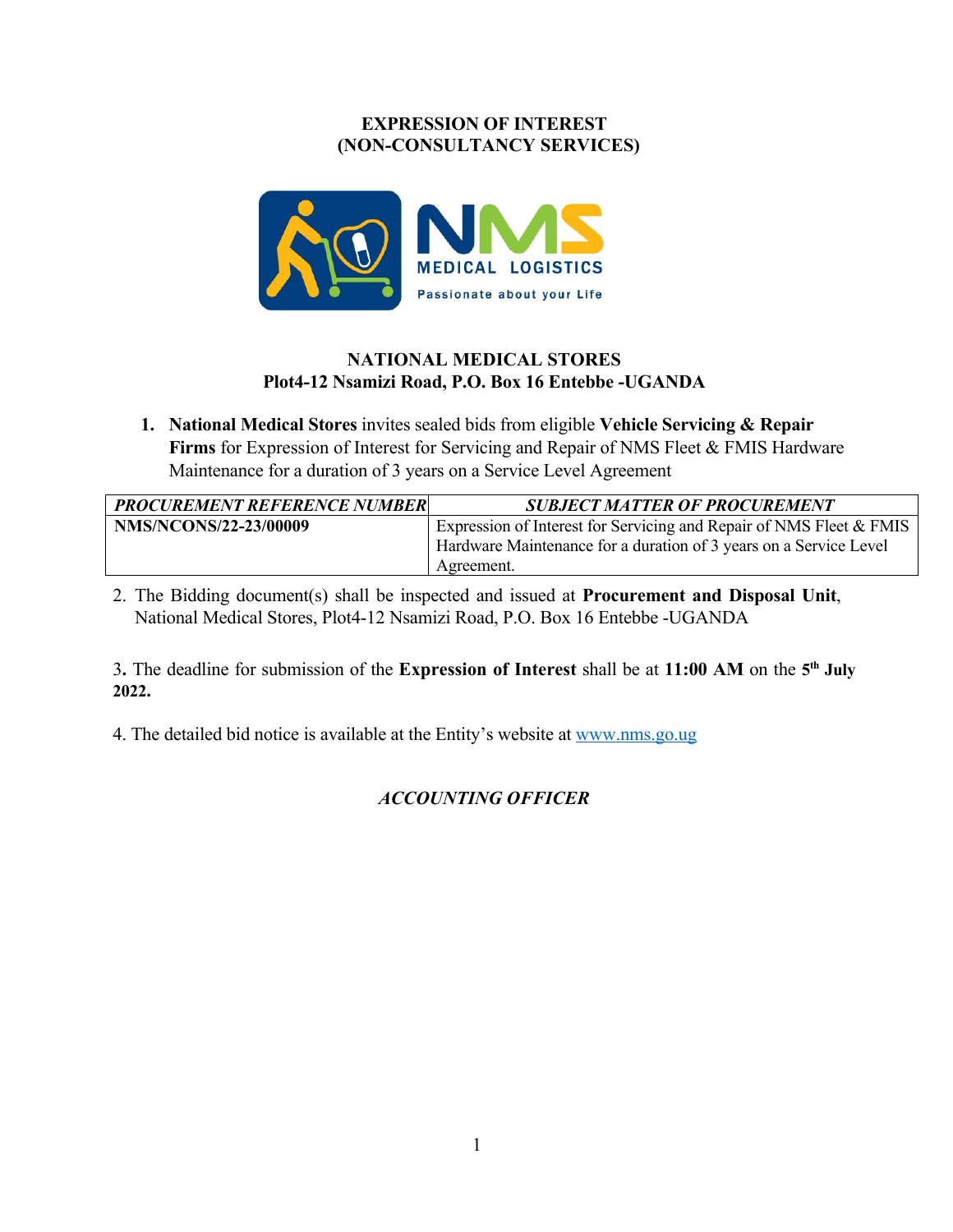

# NOTICE OF EXPRESSION OF INTEREST FOR SERVICING AND REPAIR OF NMS FLEET & FMIS HARDWARE MAINTENANCE FOR A DURATION OF 3 YEARS ON A SERVICE LEVEL AGREEMENT UNDER REFRENCE NUMBER **NMS/NCONS/22- 23/00009**

- 1. The **National Medical Stores** has allocated funds to be used for Expression of Interest for Servicing and Repair of NMS Fleet & FMIS Hardware Maintenance for a duration of 3 years on a *Service Level Agreement.*
- 2. The Entity now invites eligible Service Providers to submit sealed expressions of interest for *Expression of Interest for Servicing and Repair of NMS Fleet & FMIS Hardware Maintenance for a duration of 3 years on a Service Level Agreement.*
- 3. Interested Service Providers should provide information demonstrating that they are eligible and possess the required capacities to perform the services supported with relevant documentation.

4. The short listing criteria will include the following requirements, documents and experience as shown below:

- a. A copy of valid trading licence or its equivalent for 2021;
- b. A copy of the certificate of registration or its equivalent;
- c. A Power of Attorney which if signed in Uganda shall be registered; or if signed outside Uganda shall be notarized authorising signature of the bid on behalf of the Bidder. The power of Attorney should be specific to this Expression of Interest. A general Power of Attorney Shall be rejected.
- d. A valid tax clearance certificate for 2021.
- e. A statement that you are not suspended by the Authority.
- f. A statement that you are not insolvent, in receivership, bankrupt or being wound up or subject to legal proceedings for any of these circumstances.

## **GENERAL EXPERIENCE OF THE FIRM**

The assignment is open to a service provider company with experience in Vehicle Servicing and Repairs including suitability of the premises as follows:

- 1. Garage/Service/Repair center must be located in Uganda with a permanent address (state Plot number) for easy identification
- 2. The premises must be fenced off to cater for general security of the vehicles while under service/repair
- 3. Entity must be registered with PPDA and in possession of a valid certificate for the category of service/repair.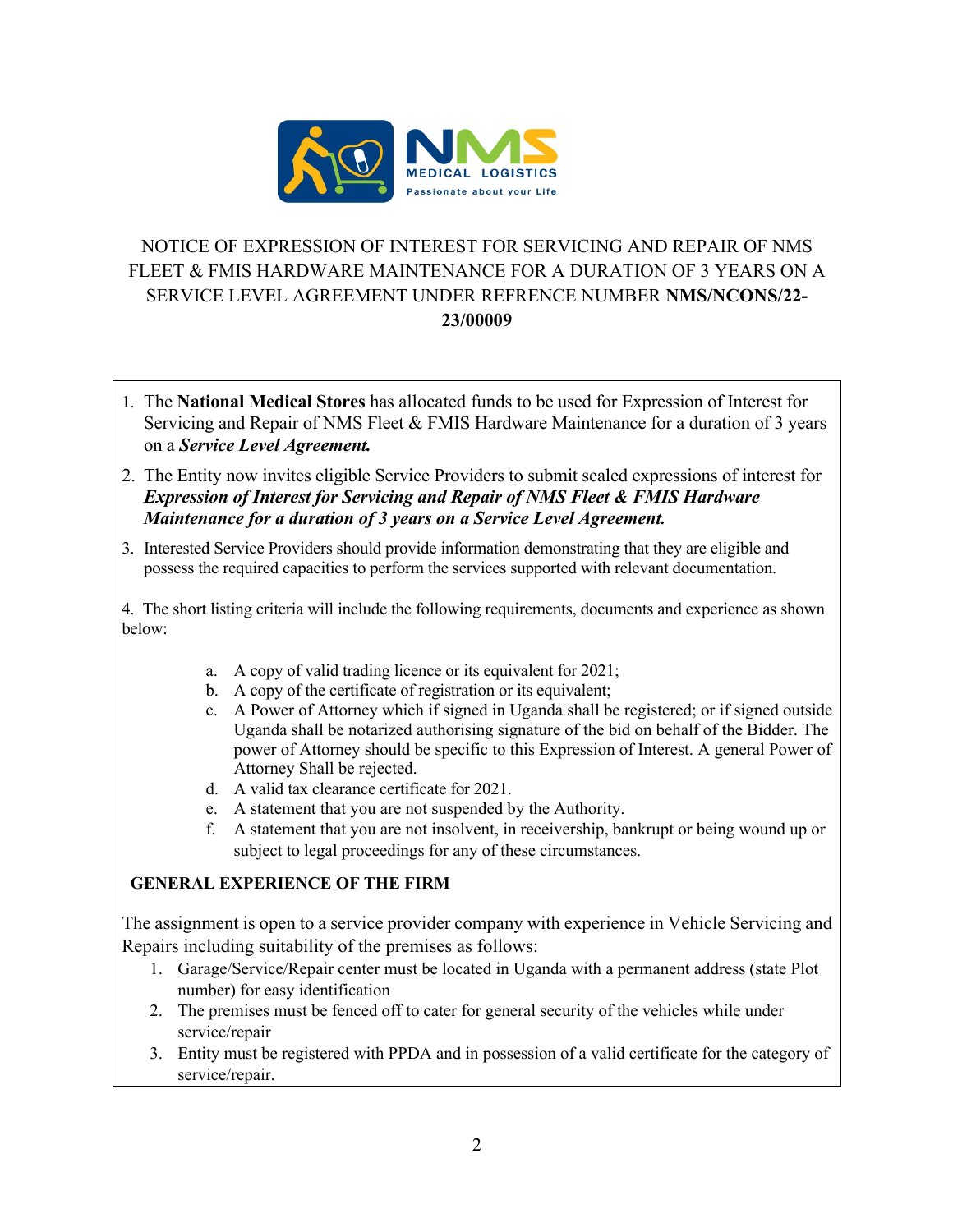- 4. Must have fulfilled all registration/operation requirements; certificate of registration, VAT registration.
- 5. Must have general insurance cover (against theft, fire and or any other damage)
- 6. Must observe health  $&$  safety guidelines
- 7. Service/repair center must be pre-qualified with at least two client organizations

## 5. **SCOPE OF WORK**

 The service provider will implement a number of activities designed to service and repair the fleet in the most efficient and economical manner possible while meeting the highest level of quality and availability, including but not limited to;

- **i. Servicing & Repair of NMS Vehicles (including the vehicle makes:**
	- **1. Renault Trucks,**
	- **2. UD-Trucks,**
	- **3. Metu-bus,**
	- **4. Scania Trucks,**
	- **5. Sino truk,**
	- **6. Isuzu D-Max,**
	- **7. Tata LPT 1116)**
- Vehicle Maintenance
- Preventive Service Programs
- Service Calls & Towing
- Collision Repair
- General Repairs & Spare Parts Replacement
- Modifications, Fabrications, And Improvements
- Management & Reporting
- ii. Fleet Monitoring System Hardware Maintenance
- The service provider shall service and repair tracking hardware for NMS vehicles as requested from time to time upon issuance of an approved Service/Repair Order from NMS.
- The service provider shall provide onsite maintenance for vehicle tracking hardware in case the vehicle cannot economically be delivered to the maintenance facility due to its immobility.
- The service provider shall provide tracking hardware parts equal to or exceeding the quality of replacement parts initially installed on the vehicle.
- The service provider shall provide warranty for all services performed on NMS fleet tracking hardware.
- The service provider shall provide 24/7 recovery service for all reported NMS Fleet tracking hardware defects.
- Service provider shall provide a telephone line and email address to ease communication through the value chain. These shall remain operational Monday- Friday 8:00am- 5:00pm

The Service Level Agreements will be executed with the successful Service Providers.

## **Existing Service Providers that have running Service Level Agreements with NMS need not participate**